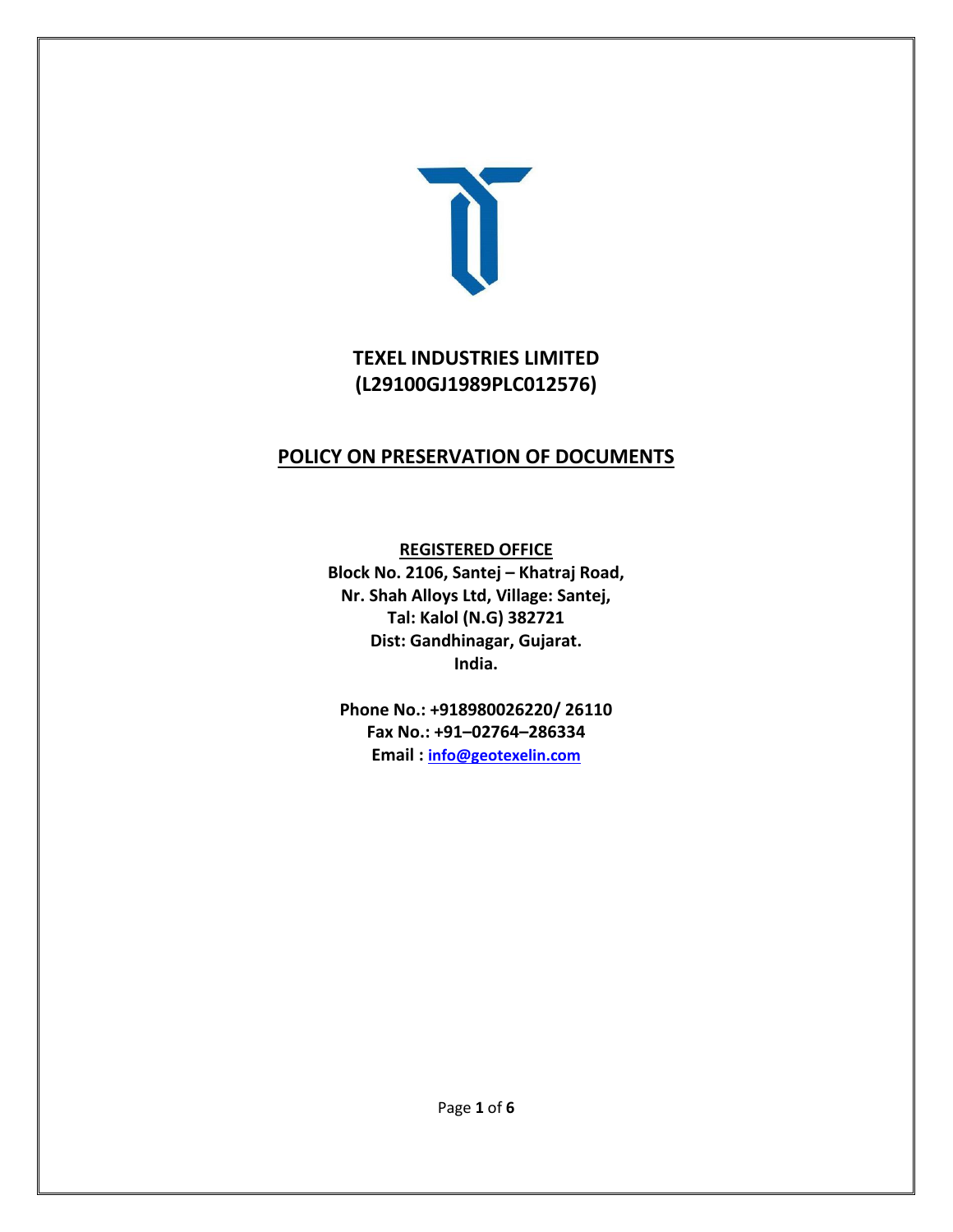## **POLICY ON PRESERVATION OF DOCUMENTS**

#### I. **PREAMBLE:**

Texel Industries Limited (hereafter referred to as "Texel" or "Company" in this document) believes in promoting a fair, transparent, ethical and professional work environment. This Policy aims to preserve Documents /Records maintained by the Company either in Physical Mode or Electronic Mode (hereinafter referred to as "the Documents").

This Policy has been formulated in accordance with the Regulation 9 of the Securities and Exchange Board of India (Listing Obligations and Disclosure Requirements) Regulations, 2015 (Listing Regulations). The Policy shall come into effect from 1 st December, 2015.

### II. **PURPOSE OF THE POLICY:**

Regulation 9 of the aforesaid Regulations requires the Board of Directors of the Company to frame a Policy for Preservation of Documents ("Policy") classifying them into two categories:

- i. Documents whose preservation shall be permanent in nature; and
- ii. Documents to be preserved for not less than eight years after completion of the relevant transactions:

The documents that are required to be maintained under this Policy are preserved considering their importance, usefulness and information. The Company recognizes that all the documents, whether in physical or electronic mode, form an important and integral part of the Company's records. The preservation of documents is important in order to ensure immediate access to the records, its retrieval and authentication.

Further Regulation 30 (8) of the Listing Regulations also refers to an archival policy as per which all events or information which has been disclosed to stock exchange(s) under regulation 30 shall be hosted on the website of the Company for a minimum period of five years and thereafter as per the archival policy of the company, as disclosed on its website.

Besides the above, as per applicable provisions of Companies Act, 2013 certain documents must be preserved permanently or up to a certain prescribed time.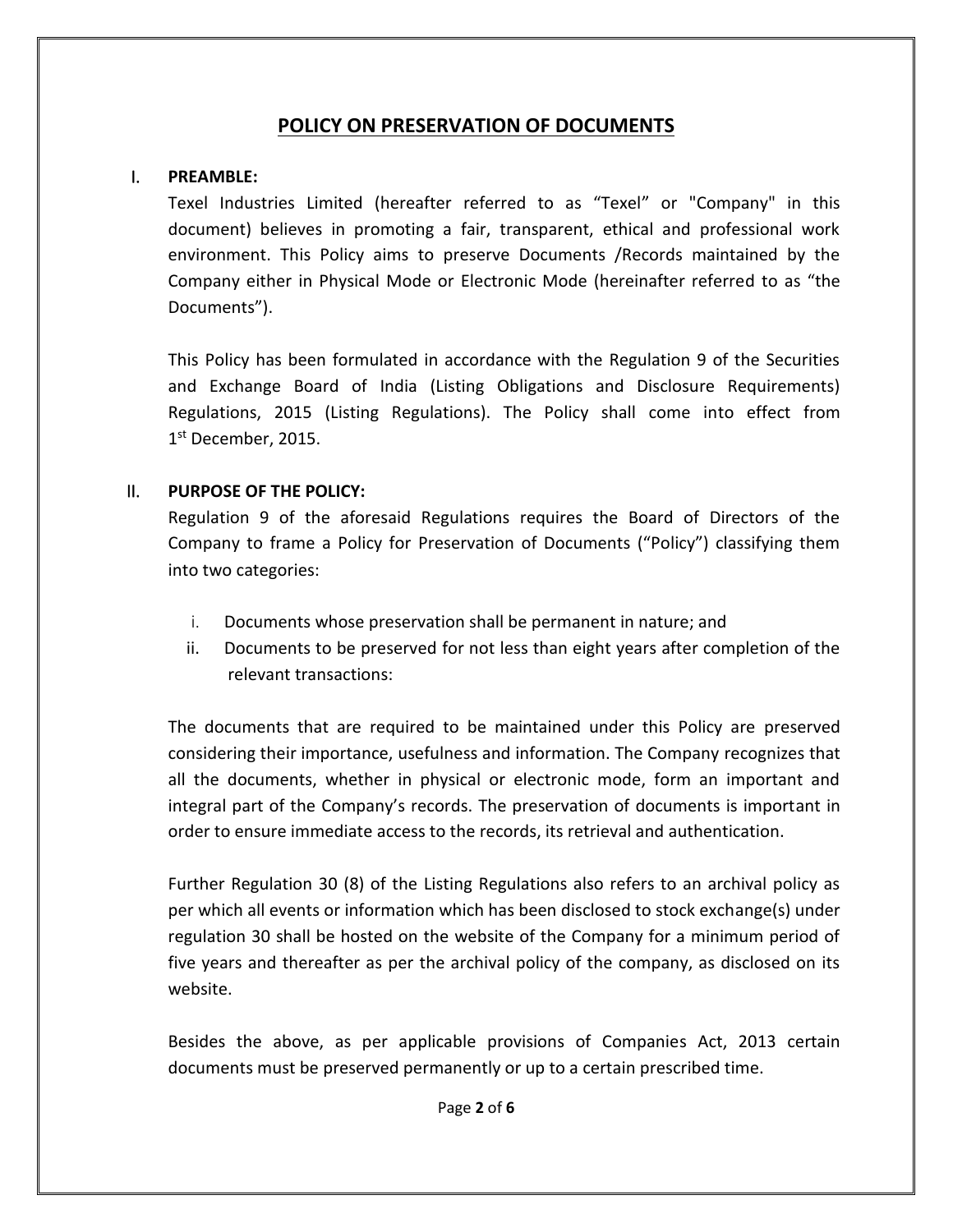Accordingly this policy has been framed keeping in view particularly the requirements of Listing Regulations and the provisions of Companies Act, 2013 and the Board of Directors of the Company has adopted the Policy for Preservation of Documents.

### **III. APPLICABILITY AND MODES OF PRESERVATION:**

This Policy is applicable to all documents maintained in physical and electronic mode by the Company. The preservation of documents should be such as to ensure that there is no tampering, alteration, destruction or anything that endangers the content, authenticity, utility or accessibility of the documents.

The documents not specifically covered under this policy shall be preserved and maintained in accordance with the provisions of the respective acts, rules, guidelines and regulations as applicable under which those documents are maintained.

## **IV. DEFINITIONS:**

- **"Act"** means the Companies Act, 2013.
- **"Applicable Law"** means any law, rules, circulars, guidelines or regulations issued by the Securities and Exchange Board of India (SEBI), Ministry of Corporate Affairs (MCA) , The Institute of Company Secretaries of India (ICSI) and other professional bodies under which the preservation of documents has been prescribed.
- **"Board"** means the Board of the Directors of the Company.
- **"Books of Accounts"** includes records maintained in respect of
	- i. All sums of money received and expended by the Company and matters in relation to which the receipts and expenditure take place;
	- ii. All sales and purchases of goods and services by the Company;
	- iii. The assets and liabilities of the Company; and
	- iv. The items of cost as may be prescribed under section 148 of the Act in case the Company belongs to any class of companies specified under that section.
- **"Company"** means Texel Industries Limited.
- **"Documents**" refers to papers, notes, agreements, notices, agenda, circulars, advertisements, declarations, forms, minutes, registers, correspondences, challan or any other record required under or in order to comply with the requirements of any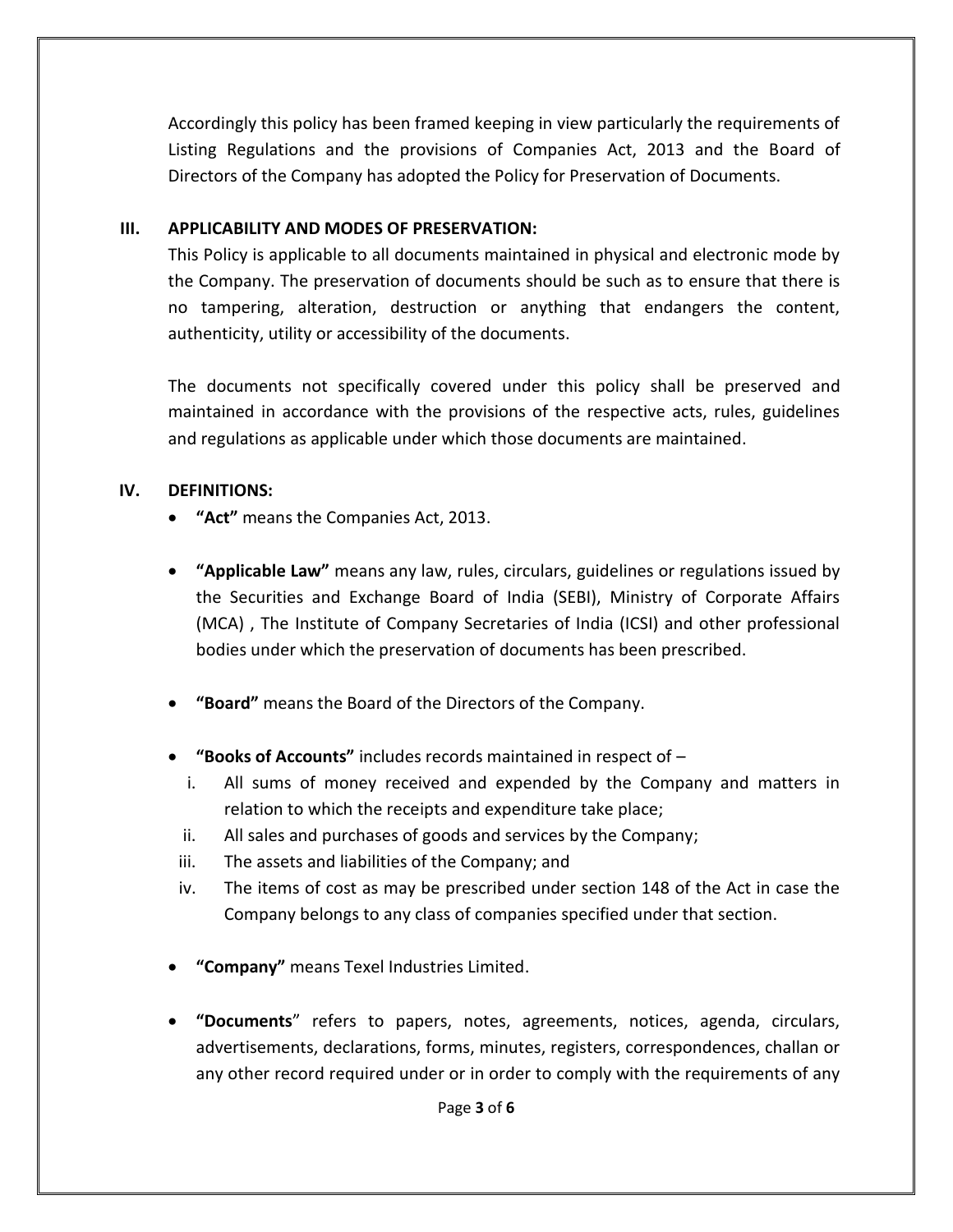Applicable Law, whether issued, sent, received or kept in pursuance of the Act or under any other law for the time being in force or otherwise, maintained on paper or in Electronic Form.

- **"Electronic Form"** means any electronic device such as servers, computer, laptop, compact disc, floppy disc, pen drive, space on electronic cloud or any other form of storage and retrieval device, considered feasible, whether the same is in possession or control of the Company or otherwise the Company has control over access to it.
- **"Maintenance"** means keeping documents, either physically or in Electronic Form.
- **"Preservation"** means to keep in good order and to prevent from being altered, damaged or destroyed.

### **V. ROLES & RESPONSIBILITIES:**

The respective Functional/ Departmental heads of the Company shall be responsible for maintenance and preservation of documents in respect of the areas of operations falling under the charge of each of them, in terms of this Policy.

#### **VI. AUTHENTICITY:**

Where a document is being maintained both in physical form and Electronic form, the authenticity with reference to the physical form should be considered for every purpose.

#### **VII. PRESERVATION OF DOCUMENTS:**

The Company shall preserve all its documents as per the requirements and provisions of the Companies Act, 2013 and the rules made thereunder, the Secretarial Standards, the Listing Regulations and any other law, rules, regulations as may be applicable to the Company from time-to-time;

### *Documents which are to be maintained permanently;*

The Company shall maintain the following documents on a permanent basis:

- a. The Original signed and stamped Memorandum of Association and Articles of Association of the Company.
- b. Minutes of General Meetings, Board Meetings and various Committee Meetings.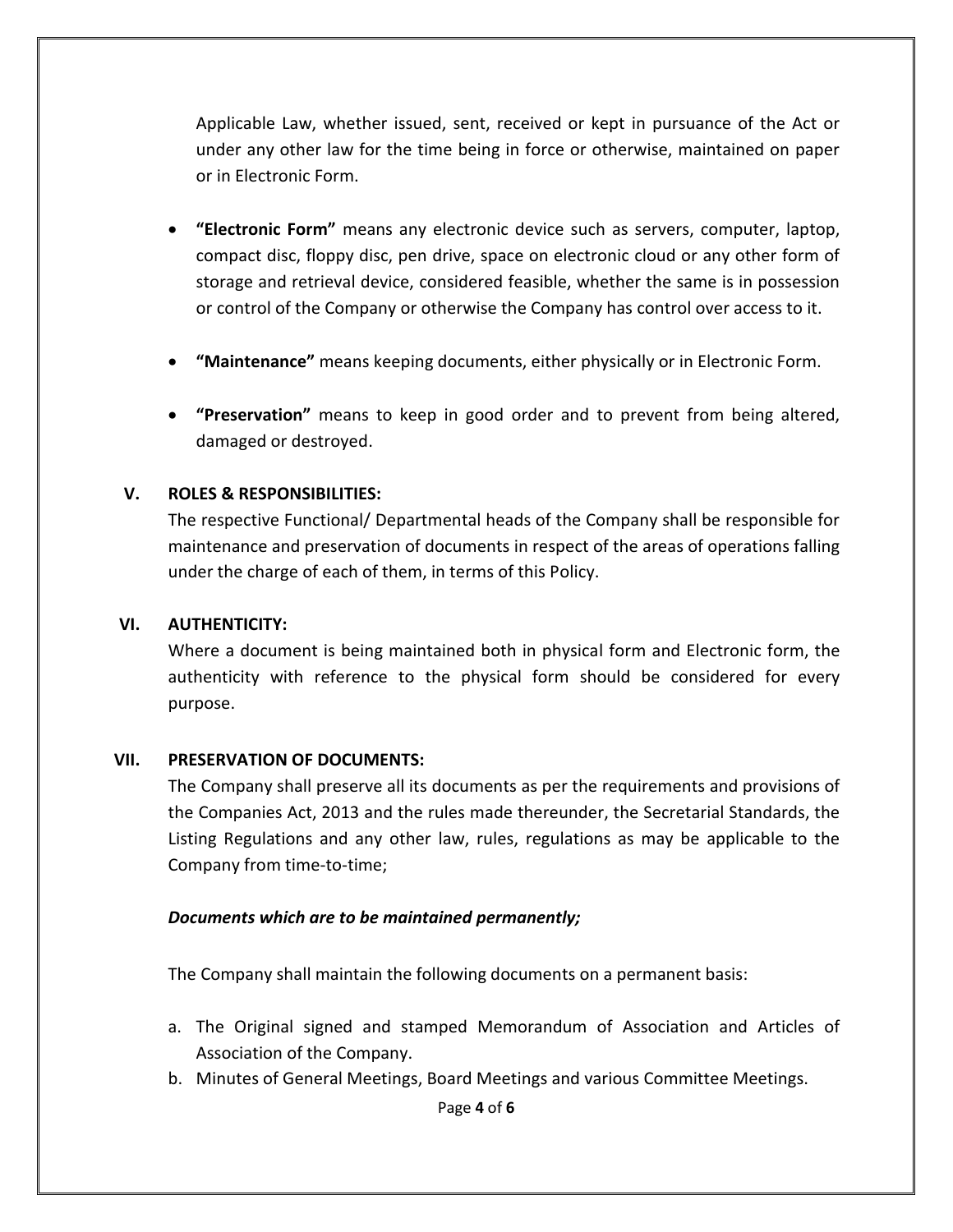- c. Register of Members along with Index.
- d. Foreign Register of Members, if any.
- e. Register of loans, guarantee, Security and acquisition made by the Company.
- f. Register of Investments not held in its own name by the Company, if any.
- g. Register of contracts with related party and contracts and Bodies etc. in which directors are interested.
- h. Register of Charges.
- i. Registers of Renewed and duplicate share certificates.
- j. Register of Directors and KMPs.
- k. Intellectual Property Documents shall include but shall not be limited to Copyrights, Trademarks, Patents and Industrial Designs. Intellectual Property Rights Documents that are owned by the Company shall be retained by the Company permanently.

## *Documents which are to be maintained for eight years after completion of the relevant transactions;*

- a. Books of account together with the vouchers relevant to any entry in such books of account.
- b. Copies of all Annual Returns.
- c. Disclosure of Interest received from the Directors of the Company in the manner prescribed.
- d. Attendance Registers, Notices, Agenda, notes on agenda and other related papers of General Meetings, Board Meetings and various committee Meetings.
- e. Instrument creating a Charge or modifying a Charge, if any.
- f. Changes to the Memorandum of Association and the Articles of Associations, if any.
- g. Register of deposits accepted or renewed, if any.
- h. Register of Debenture holders (including Foreign Register of Debenture) or register for any other Securities issued by the Company along with Index.
- i. Tax Records- Tax records including, but not limited to documents concerning tax assessment, tax filings, proof of deductions, tax returns, appeal preferred against any claim made by the relevant tax authorities, shall be maintained for a period of 8 years or for a period of 8 years after a final order has been received with respect to any matter which was preferred for appeal, as the case may be.
- j. Employment/Personnel record in case of employees of the Company.
- k. Relevant marketing and sales documents.
- l. Press Releases.